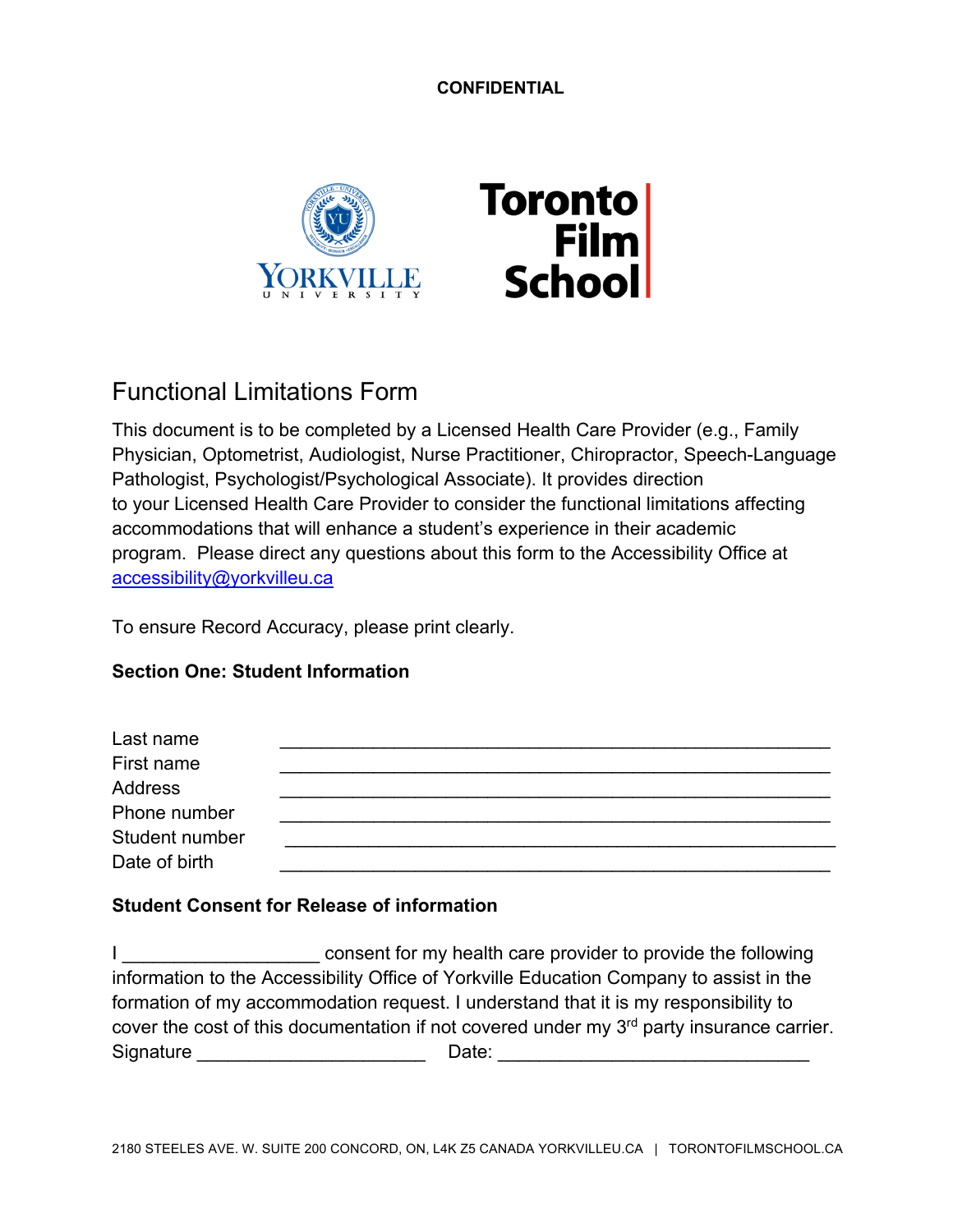## **CONFIDENTIAL**

## **Section Two: To be filled out by students alongside a Licensed Health Care Provider**

Please be advised that disclosure of a specific diagnosis/disability is NOT required. However, such disclosure will help the Accessibility Office create an individual accommodation plan alongside the student.

This student has a diagnosis of (Optional)

**Permanence** 

☐ Permanent-continuous lasting through the student's entire course of study

 $\Box$  Permanent episodic lasting with varying levels of intensity throughout the student's entire course of study

□ Temporary will not last through the student's entire course of study. Duration from

 $\hbox{\bf to}$  . The contract of  $\hbox{\bf to}$  , we can also to  $\hbox{\bf to}$  . The contract of  $\hbox{\bf to}$  , we can also to  $\hbox{\bf to}$ 

 $\Box$  Provisional, the student is being assessed and monitored

**The following Functional Impact section must be filled out by a Licensed Health Care Provider with consideration given to the students' program of study.** 

Functional limitations and degree of impact

|                    | No impact | Mild   | Moderate | <b>Severe</b> | <b>Not</b> |
|--------------------|-----------|--------|----------|---------------|------------|
|                    |           | Impact | Impact   | Impact        | Accessed   |
| Vision (best       |           |        |          |               |            |
| corrected)         |           |        |          |               |            |
| Hearing (best      |           |        |          |               |            |
| corrected)         |           |        |          |               |            |
| <b>Mobility</b>    |           |        |          |               |            |
| Speech             |           |        |          |               |            |
| Touch              |           |        |          |               |            |
| Fine motor         |           |        |          |               |            |
| Gross motor        |           |        |          |               |            |
| Reading            |           |        |          |               |            |
| Writing/notetaking |           |        |          |               |            |
| Listening          |           |        |          |               |            |